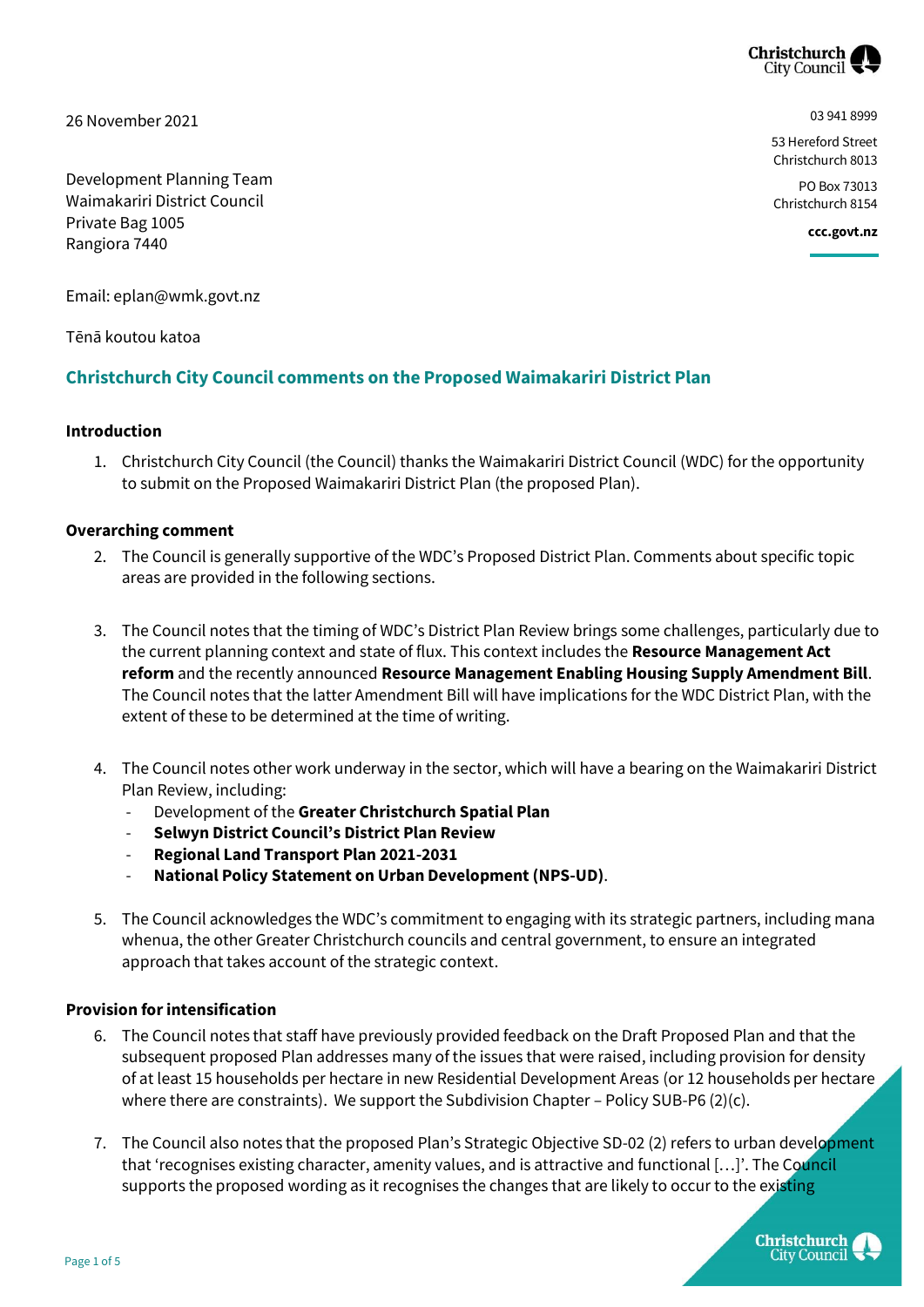

character with intensification, and reflects the direction provided by Policy 6 of the NPS-UD.

8. While technically outside of the scope of the proposed Plan, the Council notes that development covenants can limit intensification in some areas, and are contrary to wider intensification outcomes sought by the NPS-UD. The Council also notes that the development of community (social) housing and affordable housing types are also limited by covenants. The Greater Christchurch Partnership's Social and Affordable Housing Action Plan (which will implement actions of Our Space 2018-2048) is being designed to address deficits in social housing and Waimakariri District Council should consider actions arising through this as part of its wider planning programme.

## **Transport matters**

- 9. The Council considers that the proposed Plan should better recognise the potential downstream effects of increased traffic, (particularly commuter traffic) on the wider region's transport system. We know that there is significant commuter traffic flow between Waimakariri District and Christchurch City and consider that the effects on the wider network should be taken into account. Data from the 2018 Census shows 8,460 individuals travelled from Waimakariri to work in Christchurch City by either private or company vehicle on census day.
- 10. Objectives TRAN-03 'Adverse effects from the transport system' and TRAN-04 'Effects of activities on the transport system' seek to avoid, remedy or mitigate adverse effects of providing for transportation needs of people and from activities on the 'District's transport system'. The Council supports the objectives in part but seeks the inclusion of either a new objective or an amendment to the objectives that acknowledges the inter-district flow of traffic and explicitly considers downstream effects of WDC's growth on the Christchurch City road network.
- 11. The Council also suggests a rewording of the 'New Activities' Policy TRAN-P4 (1) to make its meaning clearer. This could be achieved by, for example, changing it from: "New activities: 1. locate on or establish primary access to the classification of road within the District Plan road hierarchy best able to accommodate the level and type of traffic generated" to "New activities: 1. locate on or establish primary access to a road classified within the District Plan road hierarchy as best able to accommodate …".

## **Kāinga Nohoanga Zone**

12. The Council commends the WDC for its inclusion of the new Kāinga Nohoanga Zones in the proposed Plan. The zone is largely consistent with the revised provisions for the Christchurch City Council's Papakāinga/Nohoanga zone (proposed in Plan Change 8). Both sets of changes will better enable mana whenua use and development of their Māori Reserves land.

## **Provision for urban activities in Development Areas in accordance with the RPS Greenfield Priority Areas**

- 13. In the staff comments provided on the draft proposed Plan, the Council encouraged the WDC to wait until the Canterbury Regional Policy Statement (CRPS) had been amended before determining provisions for urban activities beyond the CRPS Greenfield Priority Areas.
- 14. The Council notes that in the intervening months, Change 1 to Chapter 6 of the CRPS has been approved and is now operative.<sup>1</sup> Map A of the CRPS has been updated to show the additional areas approved for future urban growth and development in Rangiora and Kaiapoi. The Council notes that its comments have been taken into account and that the proposed District Plan maps align with the updated Map A. The

 $\overline{a}$ 

<sup>&</sup>lt;sup>1</sup> Refer Change 1, Chapter 6 of the RPS.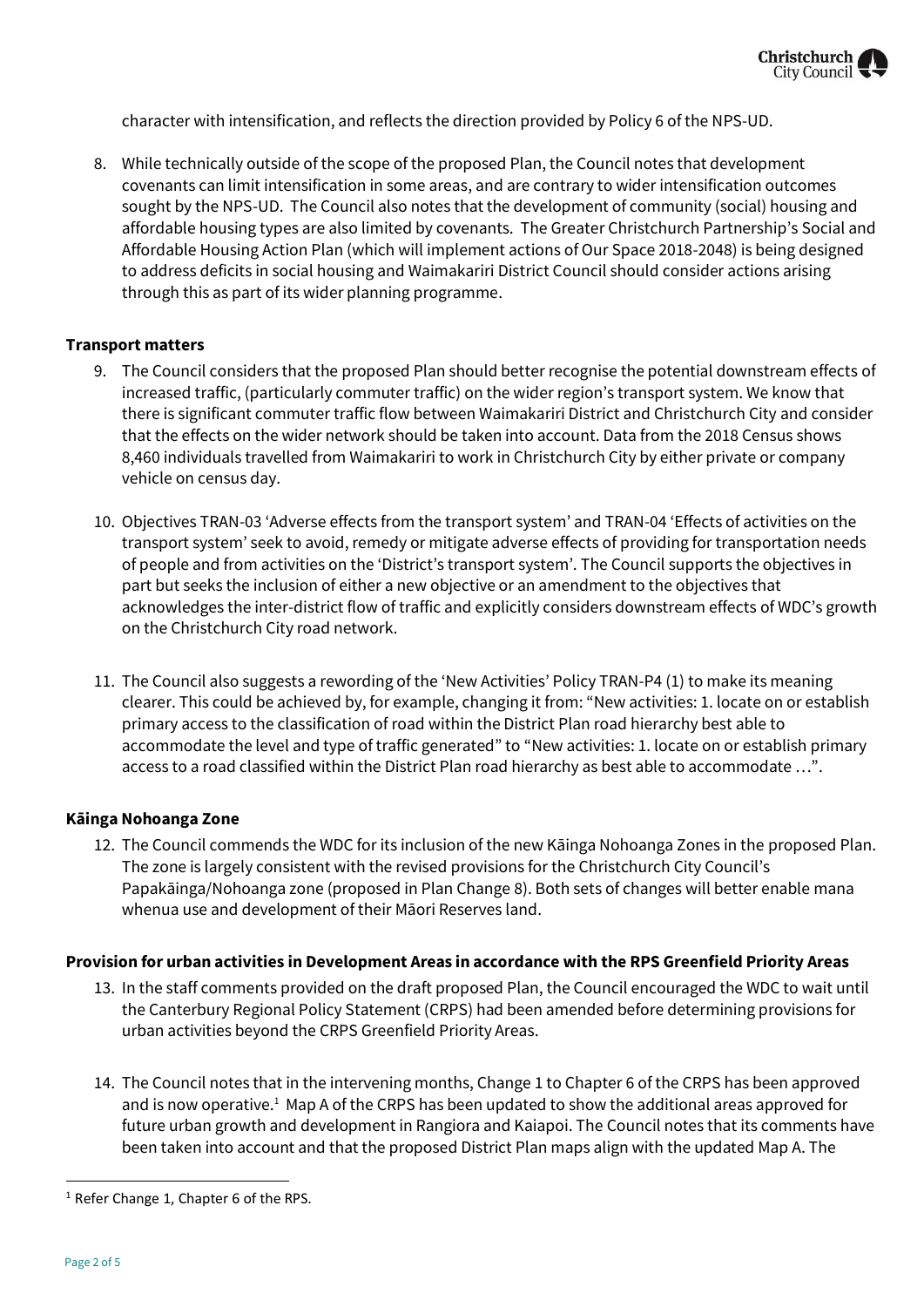

Council supports the extent of (future) Development Areas on the proposed Plan planning maps as it aligns with the Greenfield Priority Areas and Future Development Areas on the CRPS Map A.

## **Alignment with Greater Christchurch partners**

- 15. The Council is concerned that the proposed Plan potentially enables development in Greater Christchurch areas in the Waimakariri District that are outside of the future growth areas described in the Future Development Strategy 'Our Space 2018-2048' (FDS) and the CRPS.
- 16. While the Strategic Objective SD-02 (1) and (4) directs that urban development and infrastructure is "consolidated and integrated with the urban environment" and that new residential activity is focused "within existing towns, and identified development areas in Rangiora and Kaiapoi", Policy UFD-P2 'Identification/location of new Residential Development Areas' is potentially inconsistent with SD-02.
- 17. In clause (2) Policy UFD-P2 seeks to avoid residential development unless it occurs in new Residential Development Areas identified in clause (1) or unless the new development areas "occur in a form that concentrates, or are attached to, an existing urban environment and promotes a coordinated pattern of development".
- 18. The Council opposes this policy as it potentially allows for new residential development outside of the identified Development Areas 'as-of-right'. Such development could not only be contrary to the FDS and the CRPS urban growth direction but also be inconsistent with the strategic direction in the proposed Plan's Objective SD-02. While Policy 8 of the NPS-UD refers to local authorities being responsive to proposals that would add significantly to development capacity, even if unanticipated or out-of-sequence, Council staff consider that it refers to plan changes rather than providing for such unanticipated development through the Plan policy framework.
- 19. A plan change application could rely on the NPS-UD for policy support while giving the Council the ability to assess the proposal on its merits and consistency with other Plan objectives and policies concerned with a coordinated approach to urban growth. It would also be assessed against the criteria identified in the NPS-UD Objectives 3 and 6 in terms of infrastructure provisions, transport connectivity and expected demand for housing (NPS UD Policies 2 and 7). The Council also recommends a review of the wording in UFD-P2 (2)(a) as the meaning of the term 'concentrates' is not clear.
- 20. Policies UFD-P5 and UFD-P8 provide for extensions to as well as new industrial areas, however, it is not clear if or how Policy UFD-P8 is linked to UFD-P5. UFD-P5 seeks that any such development implements the urban form identified in the FDS or Waimakariri District Development Strategy (WWDS). While the FDS provides a long-term strategic direction for urban growth in Greater Christchurch, which the district plan has to have regard to<sup>2</sup>, the CRPS, including its Map A, is the higher order document that needs to be given effect to as required by s75(3) and s73(4) of the RMA. It is noted that there is no reference to the directions of the CRPS contained in Objectives 6.2.6 and 6.2.2, and related Policies 6.3.1, 6.3.11 and 6.3.12, or the requirement to direct industrial activities to the identified Greenfield priority areas for business within the Projected Infrastructure Boundary (PIB). Policy UFD-P8(2) refers to "development in greenfield areas", however, it is not clear whether these greenfield areas are constrained to the locations identified in the CRPS Map A and currently zoned as a general Development Area on the WDP planning maps. There is potential for requests to rezone to industrial those parts of Development Area that are meant to provide for residential growth even if there is still capacity in the existing industrial zones. Further, the WDDS referred to in Policy UFD-P5 indicates potential long-term business growth areas that go beyond the

 $\overline{\phantom{a}}$ 

<sup>2</sup> RMA, s74(2)(b)(i)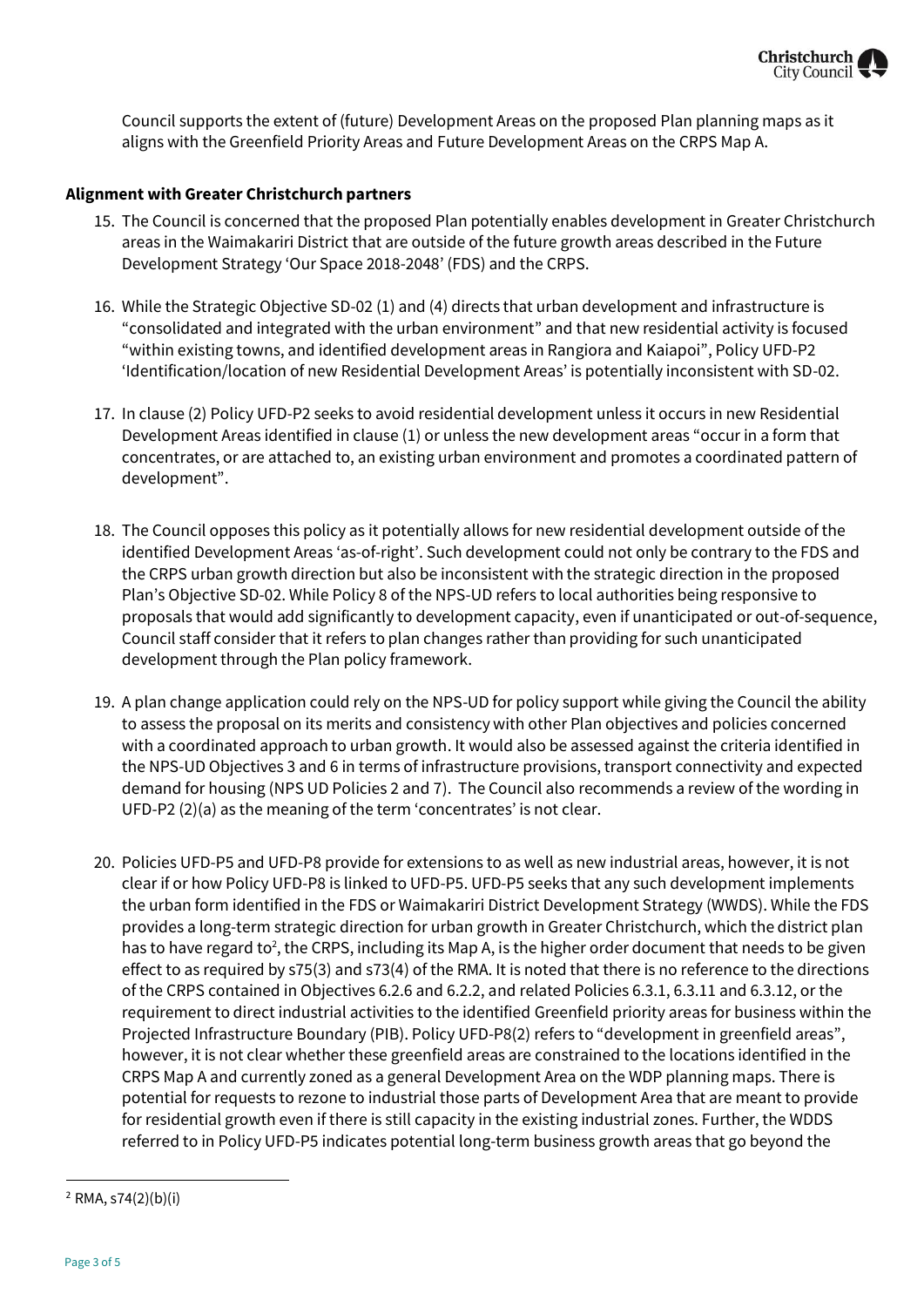Existing Urban Area and the PIB shown on the CRPS Map A and on the FDS Figure 16. The Council recommends that Policies UFD-P5 and P8 be amended to resolve the issues identified.

- 21. Similar concerns are valid for Policy UFD-P7 'Mechanism to provide additional Commercial and Mixed Use Zones', which in (4) refers to "any development capacity shortfall as identified in the Future Development Strategy or WDDS". The recent update to Map A of the CRPS identifies extended future growth areas for the district and Policy UFD-P7 needs to give effect to the CRPS. This would mean constraining any future additions to commercial zoning in the proposed Plan to the Development Areas identified on the WDP planning maps (as per the CRPS Map A). As mentioned above, the WDDS indicates potential long-term business growth areas that go beyond the current CRPS Existing Urban Area, Greenfield Priority Areas – Business, Future Development Area and the PIB, therefore it should not be used as an indicator of potential commercial zoning extension areas.
- 22. The Council requests the Waimakariri District Council reconsiders provisions that would enable development outside of the current future growth areas for consistency with the current collaborative cross-agency planning framework in place to meet the reasonably foreseeable needs of land for future urban development in Greater Christchurch.

## **Use of highly productive land for urban, rural lifestyle and other activities**

- 23. The Council is concerned that the proposed Plan does not sufficiently recognise the significance of highly productive land or provide direction on how rural lifestyle development activities are to be managed to recognise that significance, for example in respect of Large Lot Residential Zones. This omission means that in the case of a plan change proposal to rezone highly productive rural land to Large Lot Residential Zone, there would be no strategic direction or policy support to direct such a proposal away from highly productive land, or to prevent the fragmentation of such land and to decline the proposal. The smaller scale and highly modified nature of the lifestyle blocks may not lead to the most productive use of highly versatile soils.
- 24. The Rural Lifestyle Zone provisions rely on the land being used for 'primary production,' which may include, according to the definition, forestry or quarrying. The land may also be used for a rural industry. Such uses, however, may not represent the most appropriate way of managing highly productive land.
- 25. The Council suggests that reference to highly productive land and/or versatile soils is made more explicit in the proposed District Plan and that the list of permitted activities is reviewed in order to make the best use of that land and protect its highly productive characteristics. Amendments are, therefore, suggested to 'General Objectives and Policies for all Rural Zones' RURZ, 'Rural Lifestyle Zone' RLZ and 'Large Lot Residential Zone' LLRZ objectives, policies and rules to protect the highly productive land/versatile soils from fragmentation and unsuitable 'primary production' activities such as forestry or quarrying.

## **Commercial development**

26. The Council supports provisions that require commercial activities in the Waimakariri District to support and maintain the hierarchy of the district's commercial centres, as well as the existing commercial centre within Belfast/Northwood in the Christchurch District. In particular Objective CMUZ-O2 and Policy CMUZ-P1 are supported.

## **Waimakariri River**

27. The Council strongly supports provisions in the Proposed Plan relating to the Waimakariri River and its